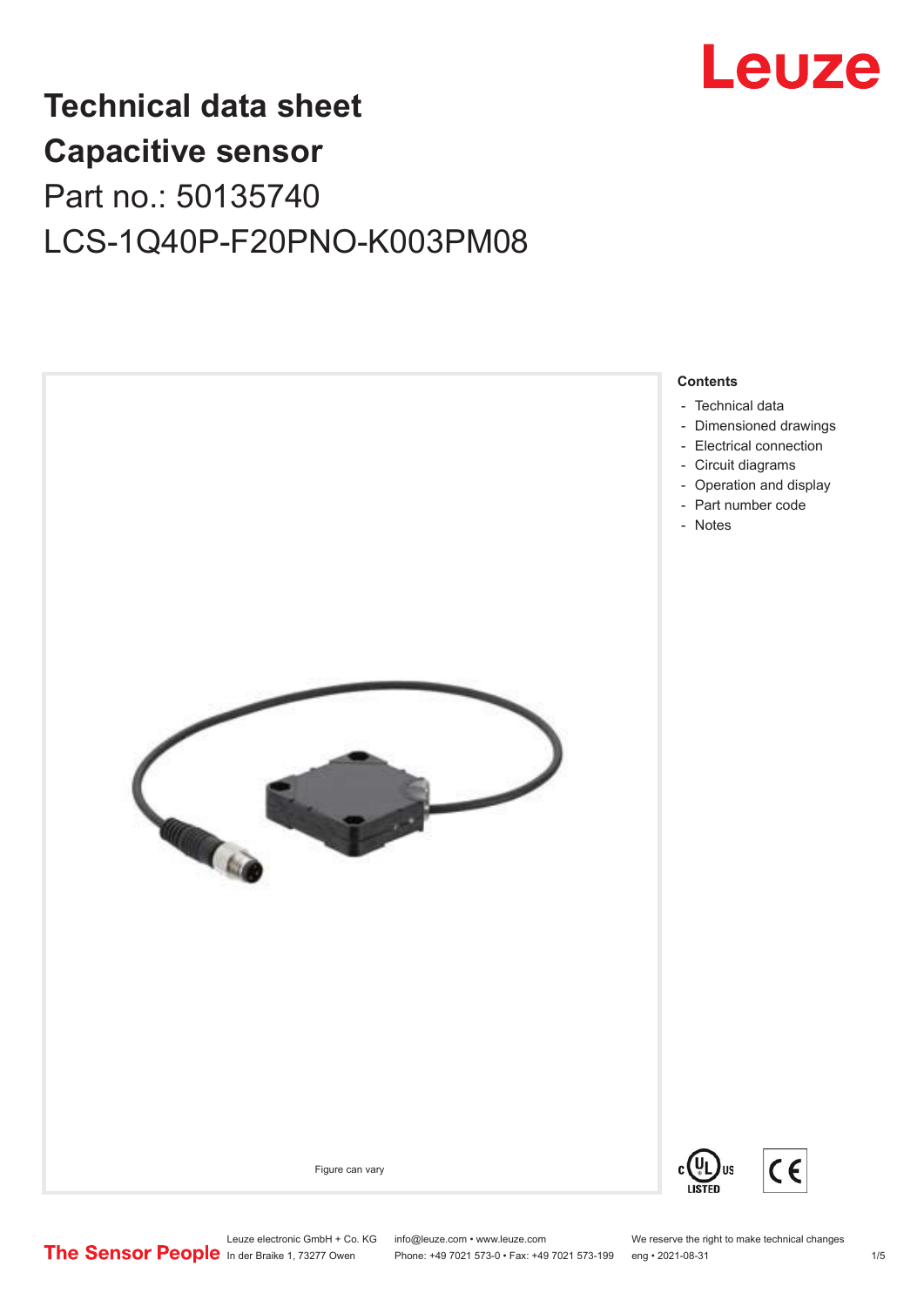### <span id="page-1-0"></span>**Technical data**

# **Leuze**

#### **Basic data**

| Daəit uata                                        |                              |
|---------------------------------------------------|------------------------------|
| <b>Series</b>                                     | LCS-1                        |
| Switching distance S <sub>n</sub>                 | $120$ mm                     |
| <b>Assured switching distance</b>                 | 20 mm                        |
| <b>Characteristic parameters</b>                  |                              |
| <b>MTTF</b>                                       |                              |
|                                                   | 195 years                    |
| <b>Electrical data</b>                            |                              |
| <b>Protective circuit</b>                         | Polarity reversal protection |
|                                                   | Short circuit protected      |
|                                                   |                              |
| Performance data                                  |                              |
| Supply voltage U <sub>B</sub>                     | 10  30 V, DC                 |
| <b>Residual ripple</b>                            | 0  10 %, From $U_{\rm B}$    |
| <b>Open-circuit current</b>                       | 15 mA                        |
| Temperature drift, max. (in % of S <sub>r</sub> ) | 20 %                         |
| Repeatability, max. (in % of S.)                  | 5 %                          |
| <b>Rated operating current</b>                    | 100 mA                       |
|                                                   |                              |
| Outputs                                           |                              |
| Number of digital switching outputs 1 Piece(s)    |                              |
|                                                   |                              |
| <b>Switching outputs</b>                          |                              |
| <b>Type</b>                                       | Digital switching output     |
| Voltage type                                      | DC                           |
|                                                   |                              |
| <b>Switching output 1</b>                         |                              |
| <b>Assignment</b>                                 | Connection 1, pin 4          |
| <b>Switching element</b>                          | Transistor, PNP              |
| <b>Switching principle</b>                        | NO (normally open)           |
| <b>Timing</b>                                     |                              |
|                                                   |                              |
| <b>Switching frequency</b>                        | 100 Hz                       |
| <b>Connection</b>                                 |                              |
| <b>Number of connections</b>                      |                              |
|                                                   | 1 Piece(s)                   |
| <b>Connection 1</b>                               |                              |
| <b>Function</b>                                   | Signal OUT                   |
|                                                   | Voltage supply               |
| Type of connection                                | Connector                    |
| Cable length                                      | 300 mm                       |
| <b>Sheathing material</b>                         | <b>PUR</b>                   |
| Cable color                                       | <b>Black</b>                 |
| <b>Thread size</b>                                | M <sub>8</sub>               |
|                                                   |                              |
| Type                                              | Male                         |
| <b>Material</b>                                   | Plastic                      |
| No. of pins                                       | $3 - pin$                    |
| <b>Mechanical data</b>                            |                              |
| Design                                            | Cubic                        |
| Dimension (W x H x L)                             | 40 mm x 40 mm x 10 mm        |
| <b>Type of installation</b>                       | Embedded                     |
| <b>Housing material</b>                           | <b>Plastic</b>               |
| <b>Plastic housing</b>                            | Polybutylene (PBT)           |
| Sensing face material                             | Plastic, Polybutylene (PBT)  |
| <b>Cover material</b>                             | Plastic, Polybutylene (PBT)  |
| Net weight                                        | 33 <sub>g</sub>              |
|                                                   |                              |

#### **Operation and display**

| Type of display                     | I FD                               |
|-------------------------------------|------------------------------------|
| <b>Number of LEDs</b>               | 2 Piece(s)                         |
| <b>Operational controls</b>         | Multiturn potentiometer (20 turns) |
| Function of the operational control | Sensitivity adjustment             |
| Switching distance, adjustable      | Yes                                |
|                                     |                                    |

#### **Environmental data**

| Ambient temperature, operation | -5  85 °C  |
|--------------------------------|------------|
| Ambient temperature, storage   | $-2585 °C$ |
|                                |            |

#### **Certifications**

| Degree of protection     | IP 67         |
|--------------------------|---------------|
| <b>Protection class</b>  | Ш             |
| <b>Certifications</b>    | c UL US       |
| <b>Standards applied</b> | IEC 60947-5-2 |
|                          |               |

#### **Correction factors**

| Acetone                    | 0.75           |
|----------------------------|----------------|
| <b>Acrylic resin</b>       | 0.10.25        |
| <b>Alcohol</b>             | 0.85           |
| Ammonia                    | 0.70.85        |
| Aniline                    | 0.4            |
| Gasoline                   | 0.1            |
| <b>Celluloid</b>           | 0.15           |
| <b>Liquid chlorine</b>     | 0.1            |
| <b>Ebonite</b>             | 0.15           |
| Epoxy resin                | 0.150.35       |
| Crude oil                  | 0.05           |
| Ethanol                    | 0.85           |
| Ethylene glycol            | 0.93           |
| Freon R22 and 502 (liquid) | 0.35           |
| Grain                      | 0.150.3        |
| Glass                      | 0.20.55        |
| Glycerin                   | 0.98           |
| <b>Rubber</b>              | 0.150.9        |
| Wood, wet                  | 0.60.85        |
| Wood, dry                  | 0.10.4         |
| Carbon dioxide             | 0              |
| Air                        | $\overline{0}$ |
| <b>Marble</b>              | 0.5            |
| Flour                      | 0.05           |
| <b>Melamine resin</b>      | 0.250.55       |
| <b>Milk powder</b>         | 0.2            |
| Nylon                      | 0.20.3         |
| Oil-containing paper       | 0.25           |
| Paper                      | 0.1            |
| Polyamide                  | 0.3            |
| Polyester resin            | 0.150.5        |
| Pressboard                 | 0.10.3         |
| <b>PTFE</b>                | 0.1            |
| <b>Quartz glass</b>        | 0.2            |
| <b>Salt</b>                | 0.35           |
| Sand                       | 0.150.3        |
| Water                      | 1              |
| <b>Cement dust</b>         | 0.25           |
| Sugar                      | 0.15           |

Leuze electronic GmbH + Co. KG info@leuze.com • www.leuze.com We reserve the right to make technical changes<br>
The Sensor People in der Braike 1, 73277 Owen Phone: +49 7021 573-0 • Fax: +49 7021 573-199 eng • 2021-08-31

**Housing color** Black

Phone: +49 7021 573-0 • Fax: +49 7021 573-199 eng • 2021-08-31 2 75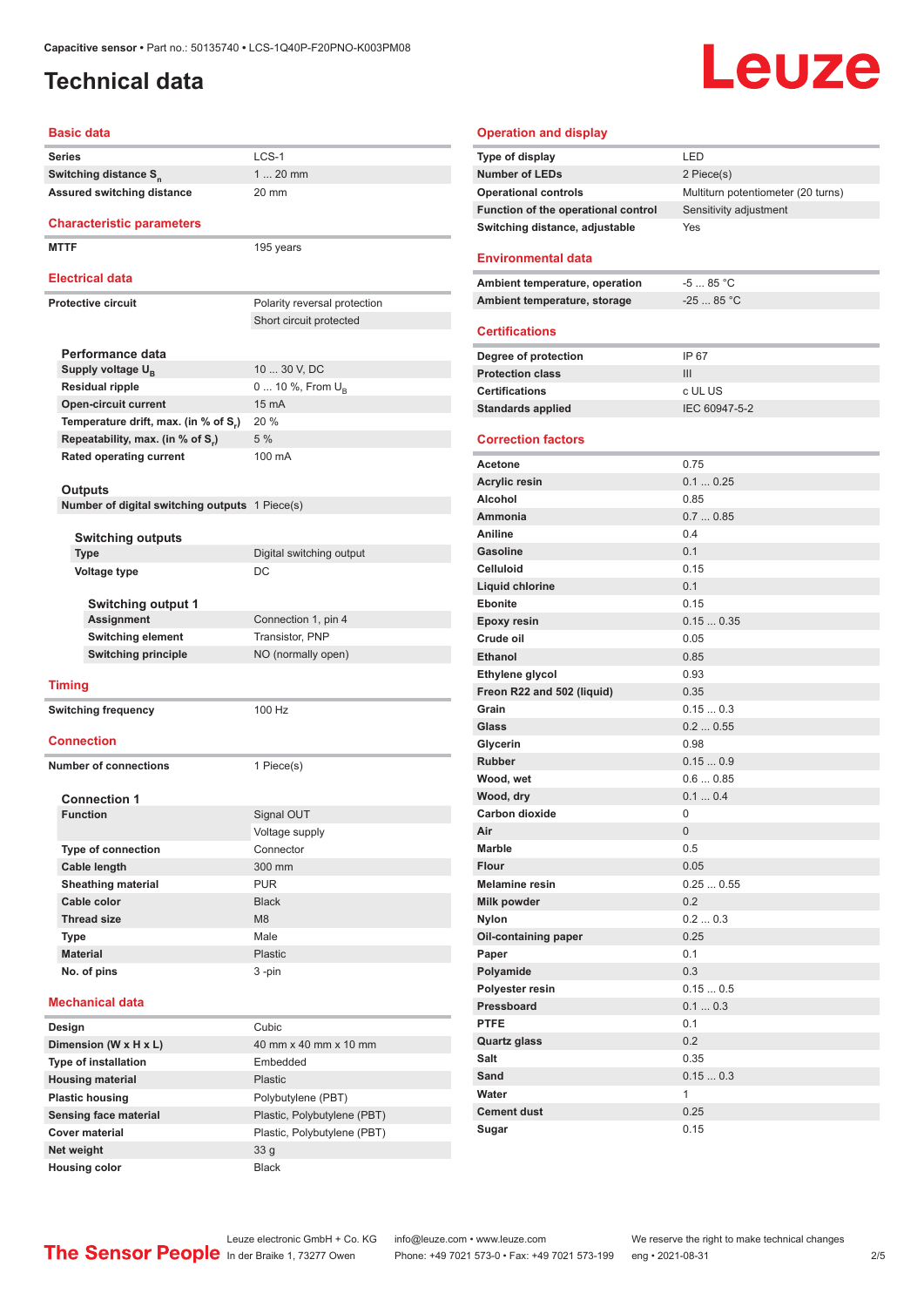### <span id="page-2-0"></span>**Technical data**

| <b>Customs tariff number</b> | 85365019 |
|------------------------------|----------|
| eCl@ss 5.1.4                 | 27270102 |
| eCl@ss 8.0                   | 27270102 |
| eCl@ss 9.0                   | 27270102 |
| eCl@ss 10.0                  | 27270102 |
| eCl@ss 11.0                  | 27270102 |
| <b>ETIM 5.0</b>              | EC002715 |
| <b>ETIM 6.0</b>              | EC002715 |
| <b>ETIM 7.0</b>              | EC002715 |

### **Dimensioned drawings**

All dimensions in millimeters



- 1 Active surface
- 4 Potentiometer
- 2 Green LED, operating voltage display 3 Yellow LED, function indicator
- 5 Mounting: cable tie
- 6 Mounting: 3xM3 screw

### **Electrical connection**

#### **Connection 1**

| <b>Function</b>           | Signal OUT     |
|---------------------------|----------------|
|                           | Voltage supply |
| Type of connection        | Connector      |
| Cable length              | 300 mm         |
| <b>Sheathing material</b> | <b>PUR</b>     |
| Cable color               | <b>Black</b>   |
| <b>Thread size</b>        | M <sub>8</sub> |
| <b>Type</b>               | Male           |
| <b>Material</b>           | Plastic        |
| No. of pins               | $3 - pin$      |

#### Leuze electronic GmbH + Co. KG info@leuze.com • www.leuze.com We reserve the right to make technical changes<br>
The Sensor People in der Braike 1, 73277 Owen Phone: +49 7021 573-0 • Fax: +49 7021 573-199 eng • 2021-08-31 Phone: +49 7021 573-0 • Fax: +49 7021 573-199 eng • 2021-08-31 3/5

Leuze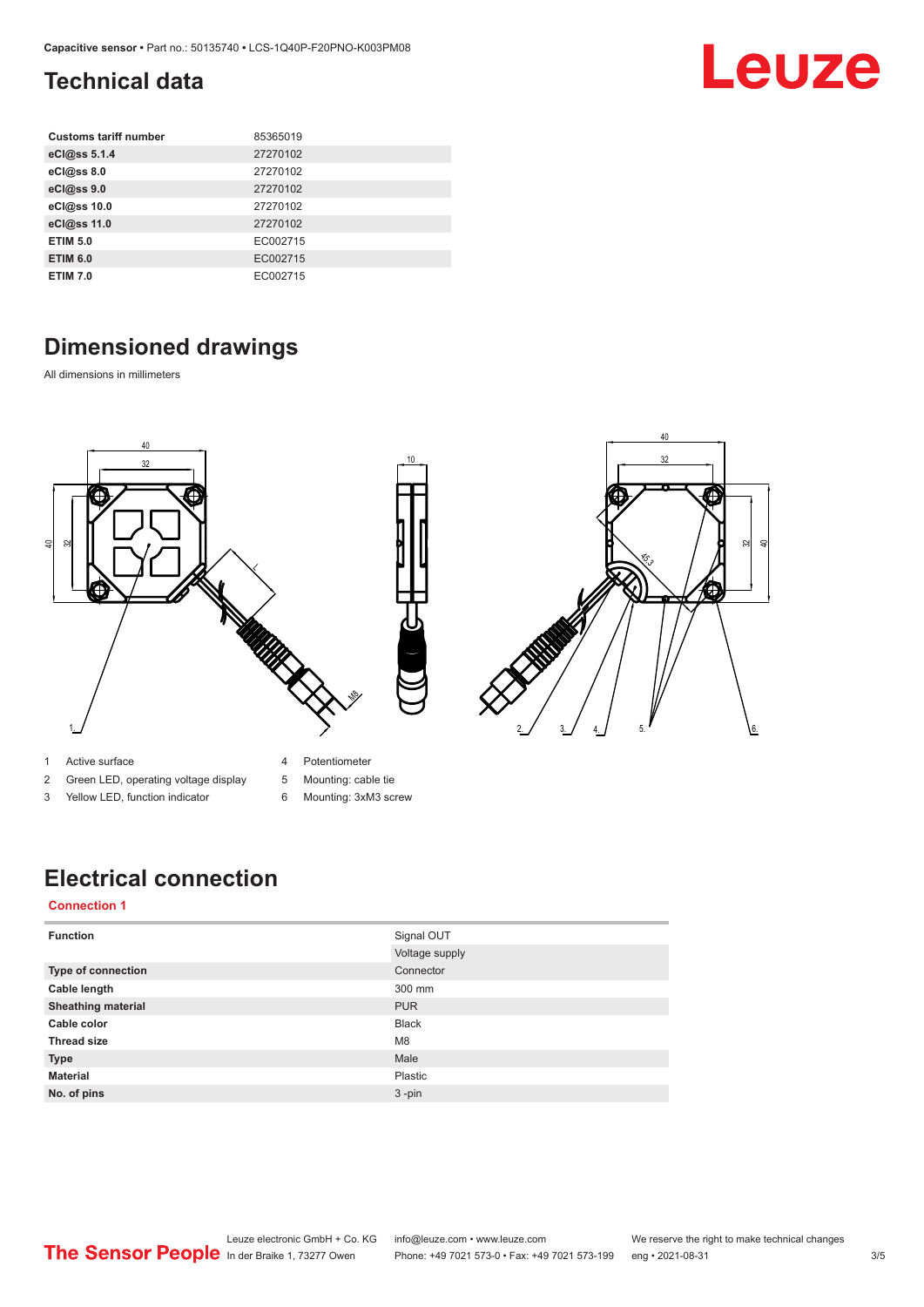#### <span id="page-3-0"></span>**Electrical connection**

| Pin            | <b>Pin assignment</b> | <b>Conductor color</b> |          |
|----------------|-----------------------|------------------------|----------|
|                | +1030 V DC            | <b>Brown</b>           |          |
| $\overline{2}$ | OUT                   | White                  | W<br>RI. |
| 3              | <b>GND</b>            | <b>Blue</b>            | $\sim$   |

### **Circuit diagrams**



### **Operation and display**

| <b>LED</b> | Display                  | <b>Meaning</b>                   |
|------------|--------------------------|----------------------------------|
|            | Green, continuous light  | Ready                            |
| <u>?</u>   | Yellow, continuous light | Switching output/switching state |

#### **Part number code**

Part designation: **LCS-ABBBC-DDDEFF-GHHHIJJJ KK**

| <b>LCS</b>   | <b>Operating principle</b><br>LCS: capacitive sensor                                                                                                                                                                                                                                                                                                                                                                                                                                                                                                                                                                                                                                                                                                                                                                       |
|--------------|----------------------------------------------------------------------------------------------------------------------------------------------------------------------------------------------------------------------------------------------------------------------------------------------------------------------------------------------------------------------------------------------------------------------------------------------------------------------------------------------------------------------------------------------------------------------------------------------------------------------------------------------------------------------------------------------------------------------------------------------------------------------------------------------------------------------------|
| A            | <b>Series</b><br>1: series 1 "Extended"<br>2: series 2 "Advanced"                                                                                                                                                                                                                                                                                                                                                                                                                                                                                                                                                                                                                                                                                                                                                          |
| <b>BBB</b>   | Design<br>M12: series with M12 x 1 external thread<br>M <sub>18</sub> : series with M <sub>18</sub> x 1 external thread<br>M30: series with M30 x 1.5 external thread<br>Q40: series in cubic design, length 40 mm<br>Q54: series in cubic design, length 54 mm                                                                                                                                                                                                                                                                                                                                                                                                                                                                                                                                                            |
| $\mathbf{C}$ | <b>Housing material</b><br>B: brass<br>M: metal<br>P: plastic/PBT<br>T: PTFE                                                                                                                                                                                                                                                                                                                                                                                                                                                                                                                                                                                                                                                                                                                                               |
| <b>DDD</b>   | Measurement range / type of installation<br>F03: typ. range limit 3.0 mm / embedded installation<br>F04: typ. range limit 4.0 mm / embedded installation<br>F05: typ. range limit 5.0 mm / embedded installation<br>F06: typ. range limit 6.0 mm / embedded installation<br>F08: typ. range limit 8.0 mm / embedded installation<br>F10: typ. range limit 10.0 mm / embedded installation<br>F15: typ. range limit 15.0 mm / embedded installation<br>F20: typ. range limit 20.0 mm / embedded installation<br>N06: typ. range limit 6.0 mm / non-embedded installation<br>N08: typ. range limit 8.0 mm / non-embedded installation<br>N15: typ. range limit 15.0 mm / non-embedded installation<br>N25: typ. range limit 25.0 mm / non-embedded installation<br>N30: typ. range limit 30.0 mm / non-embedded installation |
| Е            | <b>Output function</b><br>B: NC and NO contact<br>N: NPN<br>P: PNP                                                                                                                                                                                                                                                                                                                                                                                                                                                                                                                                                                                                                                                                                                                                                         |
|              |                                                                                                                                                                                                                                                                                                                                                                                                                                                                                                                                                                                                                                                                                                                                                                                                                            |

Leuze